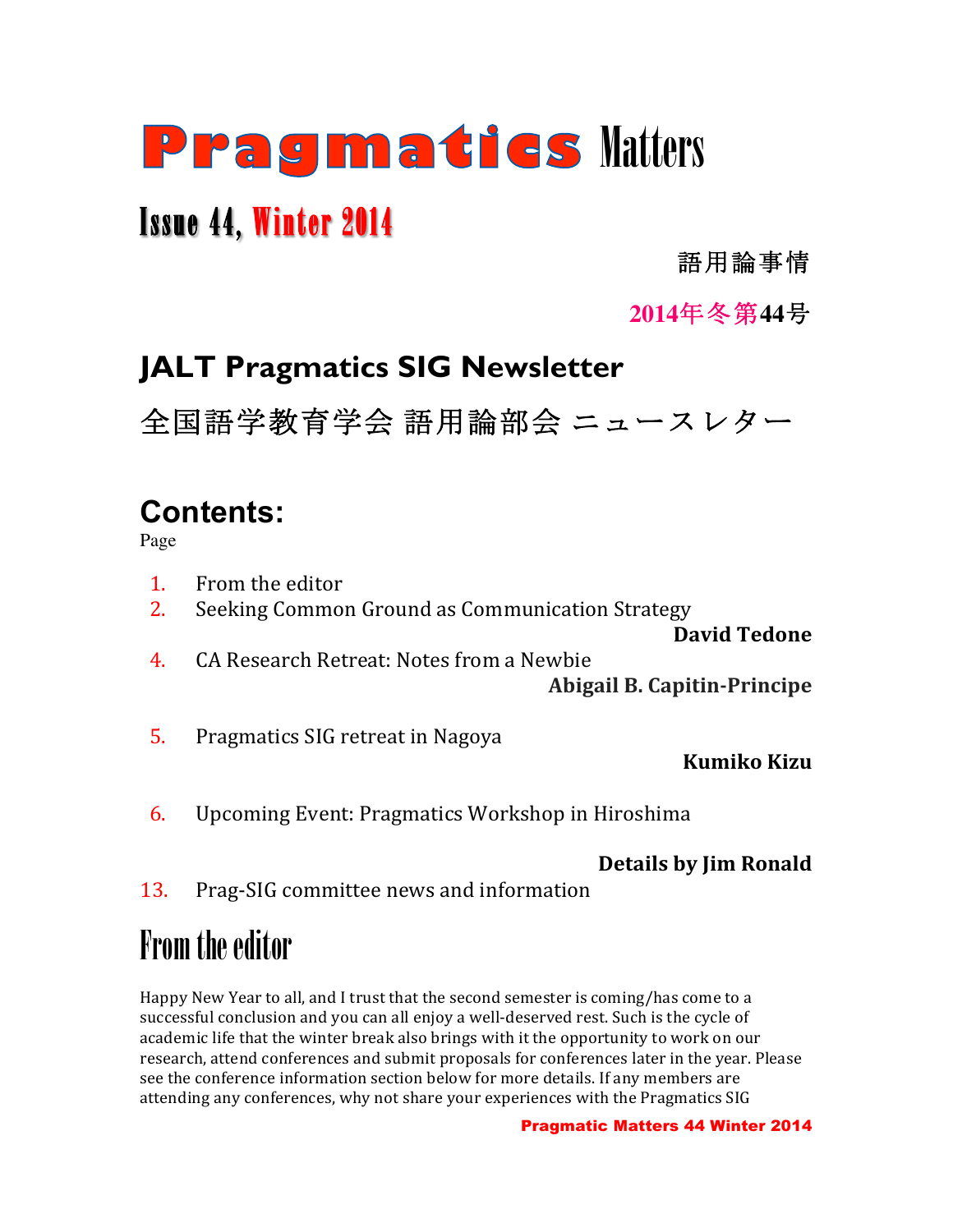membership? Conference reviews, reports on presentations you have attended (or given) and news of any upcoming events that you know of are most welcome here and help keep the membership connected. Please contact me at the address below if you have any submissions. 

In this issue David Tedone of Toyo University looks at pragmatics in relation to the world of teaching business English and makes the valuable point that even when learners achieve higher levels of proficiency, it does not necessarily follow that successful communication is achieved. In a business English context, pragmatic awareness is often invaluable for speakers who are involved in real-world situations that have real-world outcomes. Also in this issue, Abigail Capitin-Principe of Aichi Shukutoku University and Kumiko Kizu describes their attendance at a Conversation Analysis research retreat organized by the pragmatics SIG held in Nagoya last autumn. (More of these events are planned for 2015, watch this space for more details.)

And finally, there is a rundown of the upcoming pragmatics workshop in Hiroshima, which promises a wide variety of interesting presentations that should be of interest to our members. Hope to see you in Hiroshima!

# **Seeking "Common Ground" as Communication Strategy**

#### **David Tedone**

Toyo University, Tokyo

#### *I would like to become a more logical speaker. I need to be able to convince my boss to increase my budget. I want to be more persuasive in meetings and get people to agree with me*.

These statements are typical of the recurring reasons intermediate and advanced students give for wanting to join business English courses and continue their study despite being largely proficient in using English in international business situations. They feel that opportunities to be more convincing and have their voices heard are missed, resulting in less success and fewer positive outcomes. In fact, they seem to lack an overall strategy for their communication, whether it takes place as part of social interaction at a coffee break or luncheon, during a telephone call, in a business or sales meeting, negotiation, or presentation.

As ESP teachers, it is difficult to proscribe a strategy to address this need, particularly since students are interacting in a broad range of contexts. Instead, we often find ourselves focused predominately on the linguistic code, often unknowingly setting students up for miscommunication, while missing opportunities to broaden the socially situated communication skill of our students.

Recent research in the field of pragmatics, however, has yielded new insights into the needs of speakers in intercultural settings, one of which is the importance and complexity of finding "common ground." This pragmatic concept has proven to be particularly useful in business ESP courses because it addresses important pragmatic needs of students in intercultural situations and can give them strategic guidance.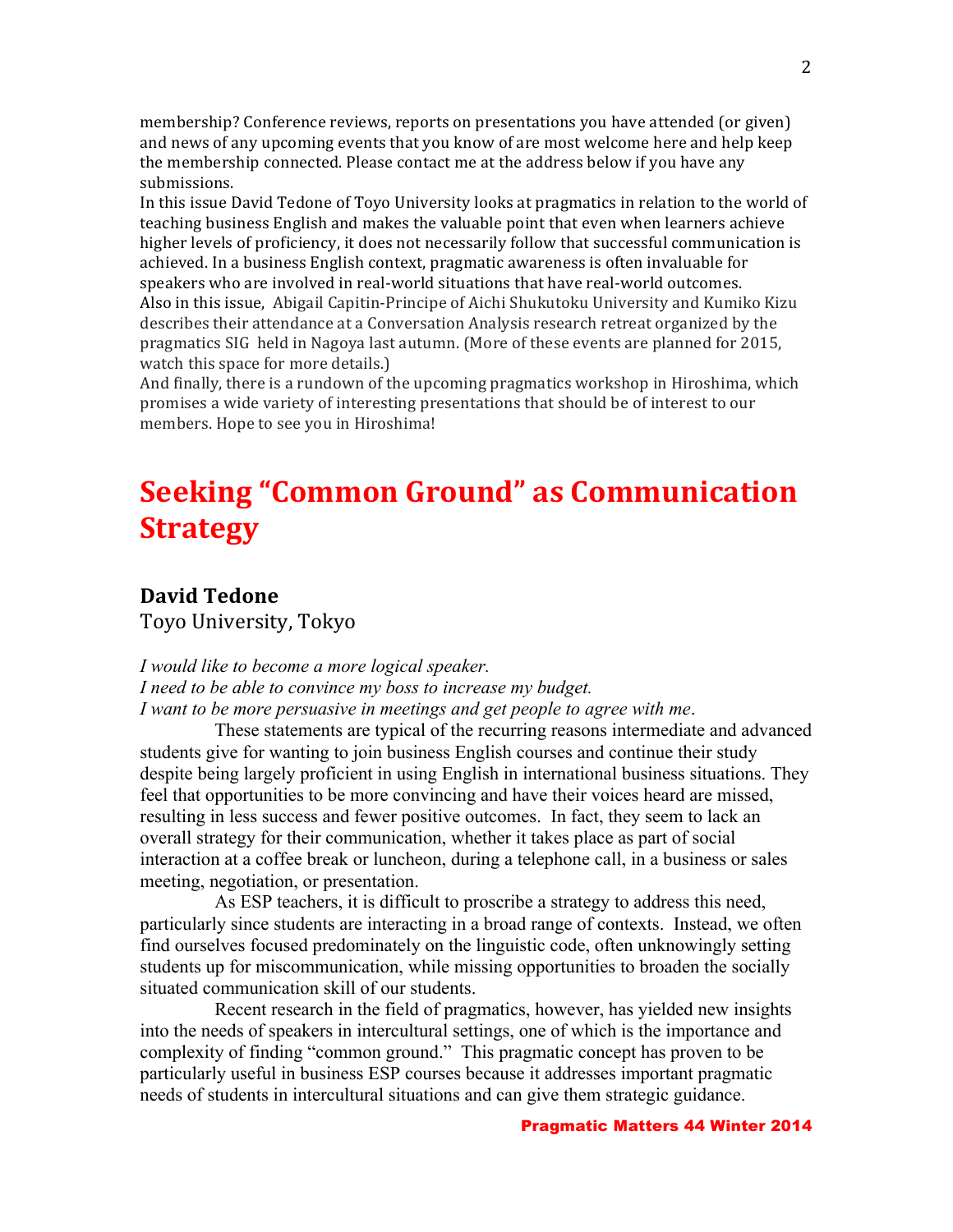Kecskes (2014:151) writes, "Common ground refers to the 'sum of all the information that people assume they share' (Clark 2009:116), which may include world views, shared values, beliefs, and situational context." When students operate in an intercultural environment, they are often lacking knowledge of and experience with what is known as "core common ground," so they need to rely more on the actual situational context, what Kecskes calls "emergent common ground." Simply having students learn phrases is not sufficient. Instead, giving students some knowledge of this pragmatic concept and ample opportunities to practice developing their skills will lead to more useful and successful communication.

Situational awareness, or emergent common ground, can best be developed through role-plays where students need to "create and co-construct" (Kecskes 2014:153) appropriate discourse through interaction. Co-constructing a discourse centers on not just sharing information but also identifying and defining terms, processes, and roles until they become familiar and shared assumptions.

A good example of such an exercise is small talk, or the simulation of social interaction at a coffee break, luncheon, or cocktail party. Instead of giving students a dialogue to memorize with stock phrases encountered at such gatherings, it is better to focus the communication on topics and strategies for giving and asking for information. Such a strategy could be to exchange information through a process of reciprocation, or alternating questions and answers. That is, if someone asks you what you do for a living, you should answer, but then reciprocate and ask a similarly themed question. In this way, speakers can begin to define their relationship and discover information about each other, which can lead to identifying areas of mutual interest or experience, and creating connection (Gee 1989). Another strategy for developing awareness of emergent common ground in social situations is careful selection of topics. Certain topics could be considered sensitive and best avoided, while others might be outright taboo. So, understanding the social appropriateness is a critical consideration. In addition, because the overall strategy in small talk situations is to find areas of common interest, getting bogged down in one topic is not recommended.

Participation in a business meeting can be fraught with cultural ambiguity and misinterpretations. Placing more emphasis on emergent common ground, however, in a simulated business meeting can lead to more persuasive outcomes. One way to minimize confusion and present a more logical argument is to develop a process and then make that process visible to participants. Even better is to work with the group to establish the process. If the purpose of the meeting is to make a decision based on a consensus view, then establishing an order of discussion can help. First, review the purpose of the meeting, summarize the situation, and establish participant roles; second, brainstorm possible alternative solutions; third, analyze the alternatives and rank them using agreedupon criteria; finally, vote on the most promising alternative.

Defining key terms and concepts is also critically important to avoid misunderstanding and to create shared assumptions (Carbaugh et al 2011). For example, what constitutes "appropriate criteria" for making a decision? In one exercise, a group of students may be asked to decide on which employees in a fictitious department should be made redundant. Cultural considerations may make age a more or less important factor, requiring that the youngest employee be laid off first. Even what it means to "chair a meeting" could be explored to ensure common understanding. The chairperson in one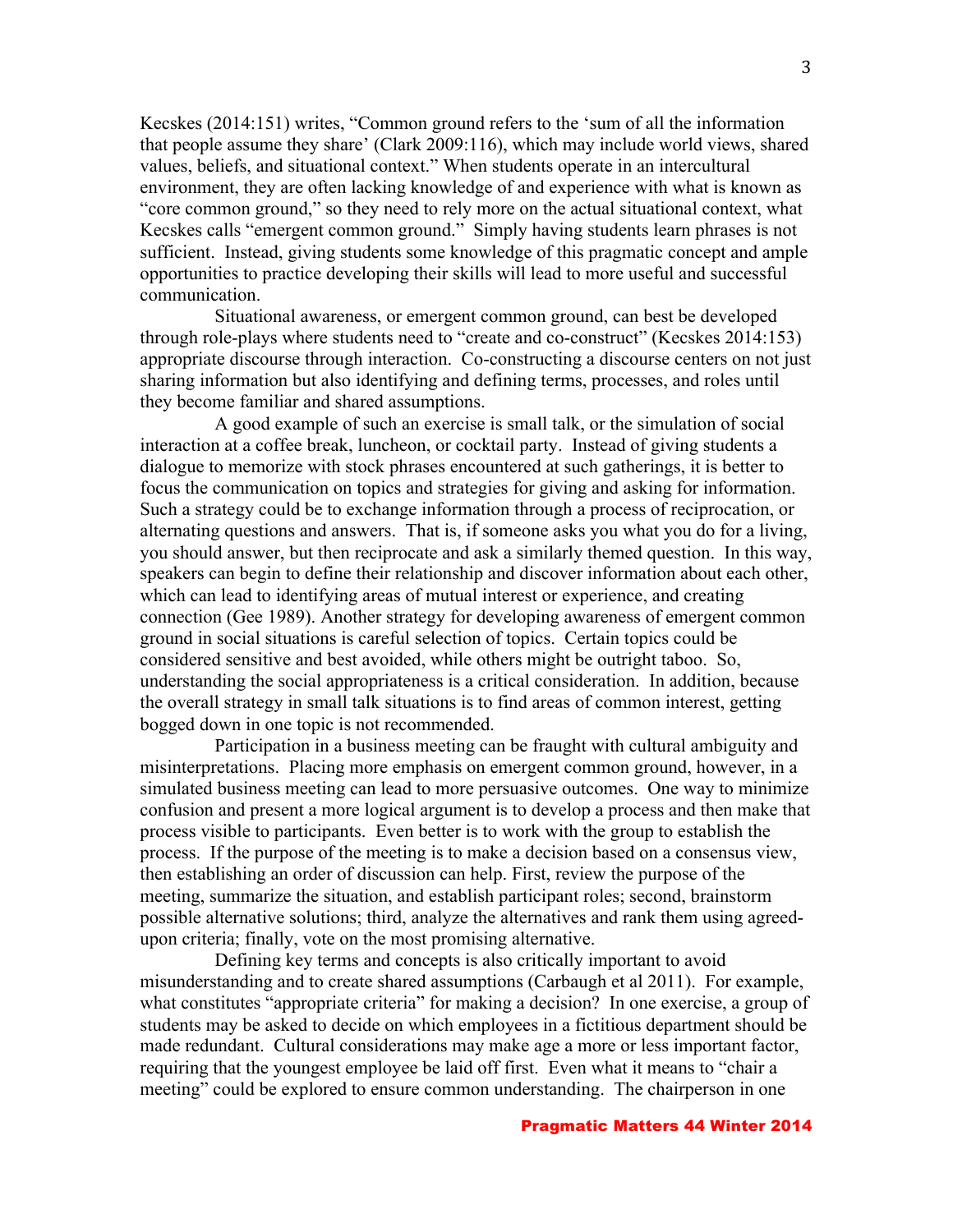culture may be seen as the authority, and any attempt to challenge that person's view of the situation would constitute a social breach (Pinker 2007). As such, instead of a meeting based on interaction and open discussion, it might reflect a ratification of the chairperson's view (Scollon, Scollon, and Jones 2012). In a different culture, the chairperson may be seen solely as a facilitator without accountability for the result.

Finding emergent common ground also requires participants to define what is meant by terms, such as "consensus," "compromise," or "concession." In effect, to create and co-construct the meeting discourse, care should be given to ensure that all participants have a similar understanding of the information being presented, including important concepts, processes, and roles.

In conclusion, the identification of emergent common ground may not address all the strategic needs of business ESP students, but it can be used to increase the overall effectiveness of intercultural communication in simulated and real international business situations. By focusing the communication on the situational context and not relying on one-sided cultural assumptions, students can more strategically focus their communication and make their arguments more convincing, while minimizing misinterpretations caused by cultural values. Seeking common ground requires participants not only to relate information, but also to define terms, outline processes, and establish relationships. In doing so, they will find a wealth of opportunities to be more logical and persuasive intercultural communicators.

#### **References**

- Carbaugh, D., Nuciforo, E.V., Saito, M., & Shin, D.S. (2011). "Dialogue in Cross-Cultural Perspective: Russia, Korea, Japan," *Journal of International and Intercultural Communication,* Vol. 4, No. 2, May 2011, pp. 87-108.
- Clark, H. H. (2009). "Context and common ground." In *Concise Encyclopedia of Pragmatics*, Mey, Jacob L. (ed.), 116-119. Oxford: Elsevier.
- Gee, J.P. (1989). "Literacy, Discourse, and Linguistics: Introduction," *Journal of Education*, v171, pp. 5-17.
- Kecskes, I. (2014). *Intercultural Pragmatics*, Oxford University Press.
- Pinker, S. (2007). "The evolutionary social psychology of off-record indirect speech acts," *Intercultural Pragmatics*, 4-4, pp. 437-61.
- Scollon, R., Scollon, S.W., & Jones, R. (2012*). Intercultural Communication: A Discourse Approach*, 3rd edition, Wiley-Blackwell [Kindle Version, from Amazon].

### **CA Research Retreat: Notes from a Newbie**

#### **Abigail B. Capitin-Principe**

Aichi Shukutoku University

I have recently been introduced to Conversation Analysis, this was at the SIG Pragmatics Research Retreat last August 30 to September 1. Full disclosure, I had no idea what Conversation Analysis was prior to attending the Research Retreat. After the retreat, it dawned on me that it was a particularly interesting research field. It got me thinking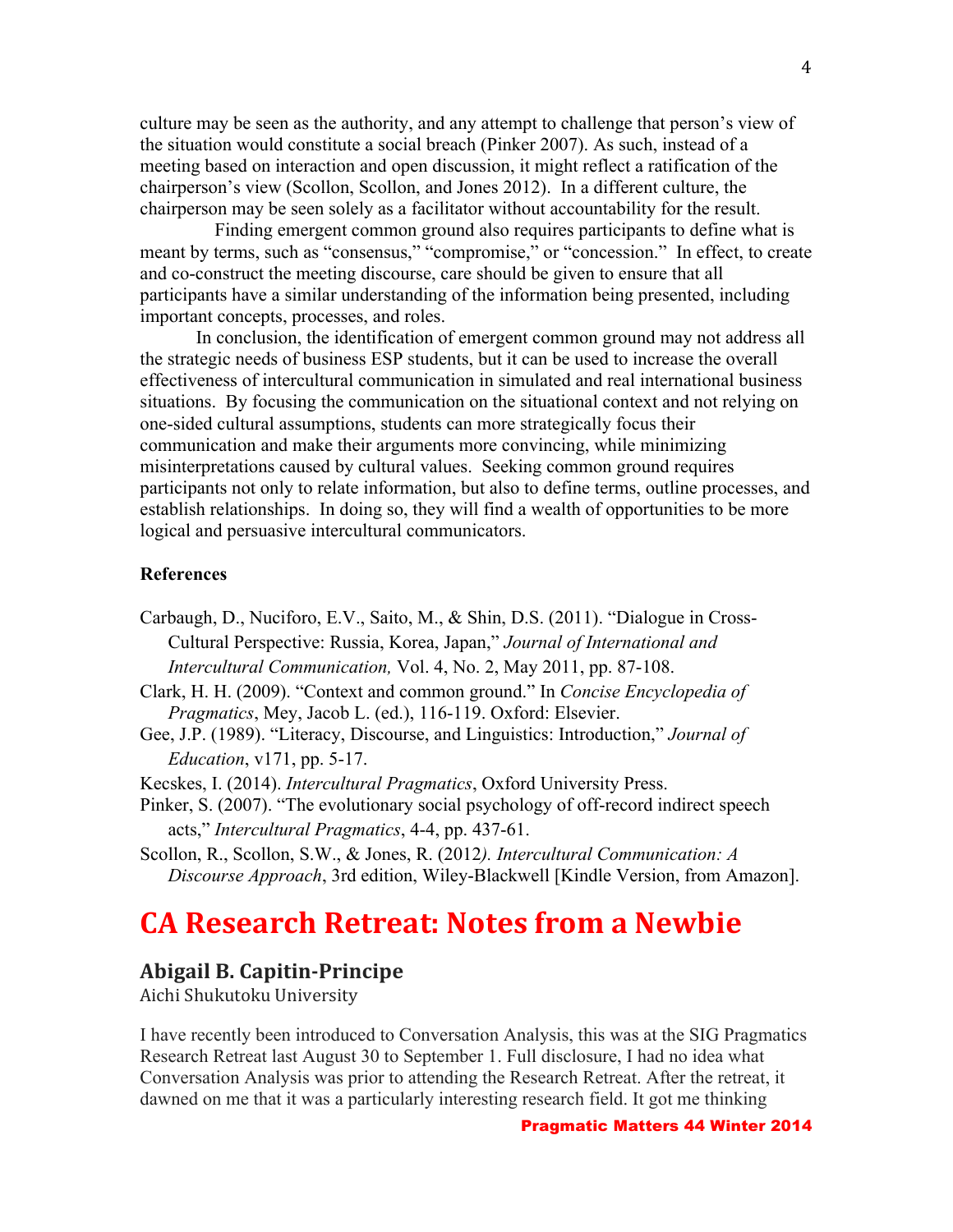about the wealth of information and knowledge we can get from seemingly simple things like students' conversations. In my eight years of teaching I've never really thought about analyzing the conversations that go on around me. The Research Retreat opened my eyes and made me want to learn more.

There were a lot of new terms and concepts that were introduced to me, and for a while my head was spinning, I think even now, it still is. But the facilitators, Mr. Tim Greer and Ms. Eiko Yasui, were wonderful. They clearly explained the concepts in such a way that even a newbie like me, could grasp the essential ideas.

CA itself is a fascinating field of study, although it looks a bit daunting, with all the terms and the symbols. But here again, the facilitators came to the rescue by explaining what the terms mean and why the symbols are important, they also mentioned that after a while you get used to the symbols, and they just integrate naturally in your analysis. It was quite encouraging listening to them.

It was a wonderful experience, and I look forward to participating in more activities of the same nature, in the future.

### Pragmatics SIG retreat in Nagoya

#### **Kumiko Kizu**

I joined the Research Retreat organized by JALT Pragmatics SIG for the first time this summer. It was held at Nanzan Gakuen Kenshu Center in Nagoya, consisting of threeday lectures by the two facilitators, Tim Greer and Eiko Yasui. I had a great time in and outside the lecture room, learning a lot about CA and having good discussions and conversations with other participants. I would like to thank everyone I met during the retreat.

Every lecture Tim and Eiko gave us was valuable and inspiring. I would like to mention two lectures by which I was personally fascinated here. *An overview of CA concepts* by Tim on the first day, as well as a variety of opinions from the participants in *Applying CA* on the third day, gave me a good opportunity to review CA concepts and consider how we can introduce them to students in classrooms. In addition to the illuminating overview of CA concepts, the discussion about "when were you annoyed during conversation," was fun and very helpful to understand how we recognize turntaking in everyday conversation. Such a question would be a good start for students to think about conversation from the viewpoint of turn-taking (Actually, after the retreat, I used this question in my class along with another question, such as "when did you have a lot of fun during conversation," and it worked!).

*Multimodality* by Eiko on the second day introduced me to another aspect of everyday interaction and CA research on it: how the speaker coordinate words (or sounds) and visuals such as eye direction, gestures and posture in conversation. Her specific and detailed analysis of how and when participants employ each other's gestures to display their agreement or disagreement was very intriguing and insightful.

I hope that I will have such a great opportunity as this retreat in the future.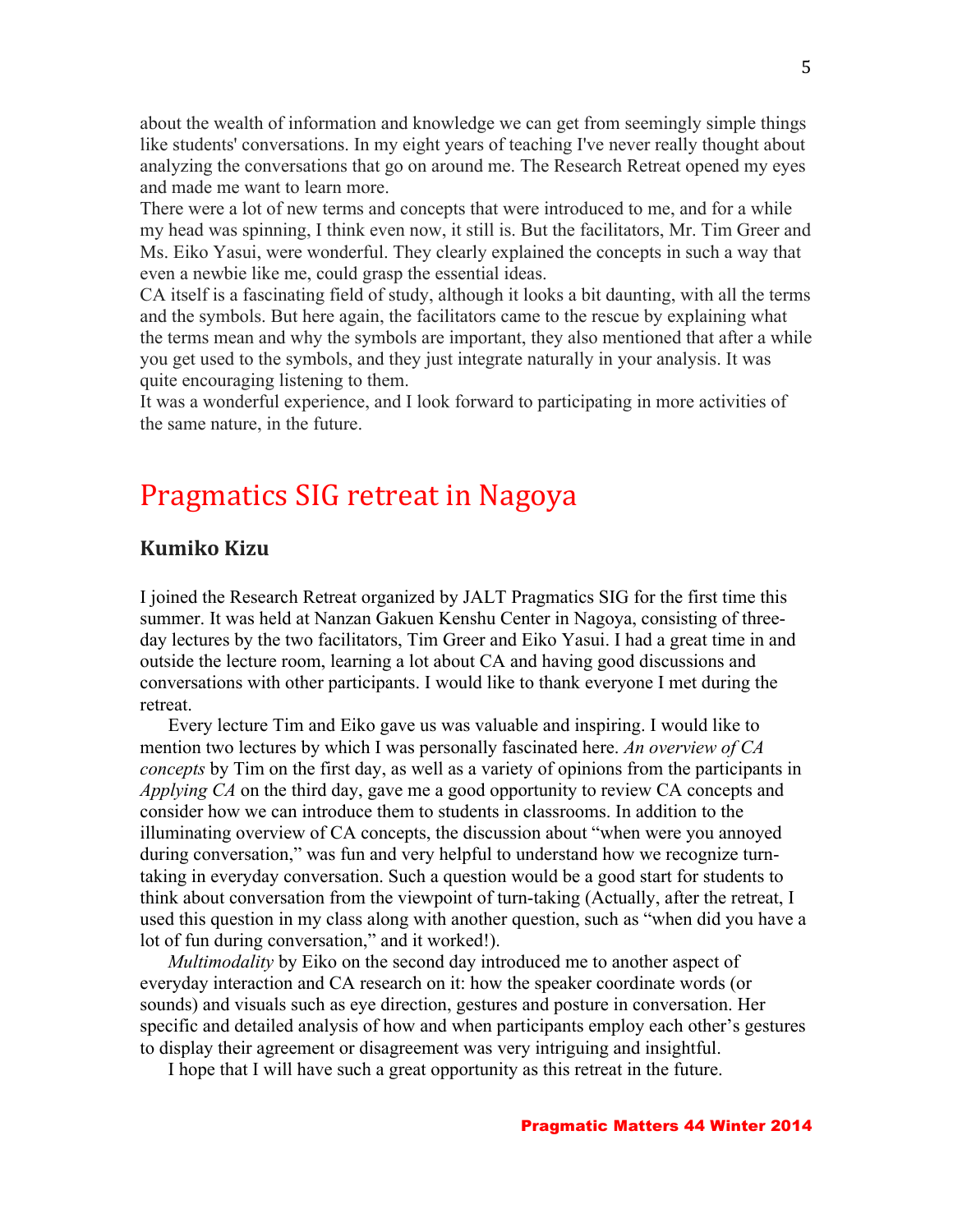## Upcoming Event: Pragmatics Workshop in Hiroshima

Jim Ronald and the JALT team in Hiroshima have been working away behind the scenes to put together a pragmatics themed weekend on March  $7<sup>th</sup>$  and  $8<sup>th</sup>$ . Here are the details:

#### **Pragmatics and Language Education Workshop** March 7-8, 2015, Aster Plaza, Hiroshima sponsored by JALT Pragmatics SIG & Hiroshima JALT

Workshop led by Professor Noriko Ishihara Without cultural knowledge, language learners may not fully understand the meaning of a message in an L2. Even with perfect grammar, they could completely offend their conversational partners without using language appropriately. This workshop focuses on these sociocultural aspects of language learning to stimulate teachers' creativity for effective pragmatics instruction. For those of us who've never been able to attend the annual CARLA summer workshop at the University of Minnesota, this will give a taste of what we've been missing!

石原紀子教授によるワークショップ 日 旅し」 みなによる ノー・ファーン<br>言語に込められた間接的な意味を理解 し、相手の真意をくむ。また、相手に親し げに話しかけたり、丁寧にお願いしたりし ながら人間関係を築く。私たちが日常行っ ていることですが、これを外国語で行うに は、その文化的コンテクストの理解なしに は難しいでしょう。文法は完ぺきでも、言語 を状況に適切に使うことができなければ、 相手を怒らせてしまうこともあります。この ワークショップでは、このような社会文化 的ことばの使い方に焦点を当て、参加者 のクリエイティビティーを活かした効果的 。。。<br>な語用論的指導を考えます。ミネソタ大学 にはいい。この意見をしていることのスプレスをぜ ひご体験下さい。

In addition to the workshop sessions, there will be presentations relating to pragmatics and English and/or Japanese language teaching, to communication strategies and pragmatic language choices in English as a lingua franca, and to critical discourse analysis. We are very glad to welcome the following presenters:

> Seiji Fukazawa 深澤 清治 Michiko Kasuva 糟屋 美千子 Ryota Nagata永田 良太 Mayu Konakahara小中原 麻友 Yoko Nogami 野上 陽子

More information will be available at: Hiroshima JALT: http://hiroshima-jalt.org/ Pragmatics SIG: http://www.pragsig.org/

Direct inquiries to: Jim Ronald ジム・ロナルド (English) jmronald@gmail.com ,<br>Yoko Nogami 野上 陽子 (English/日本語) ynogami@cc.matsuyama-u.ac.jp



#### Registration Fees (for 2-day workshop)

Non-JALT members: ¥7.000 JALT members: ¥4,000 (full-time) students: ¥4,000 JALT student members: ¥2,000

**Registration Site** tinyurl.com/2015praghijalt

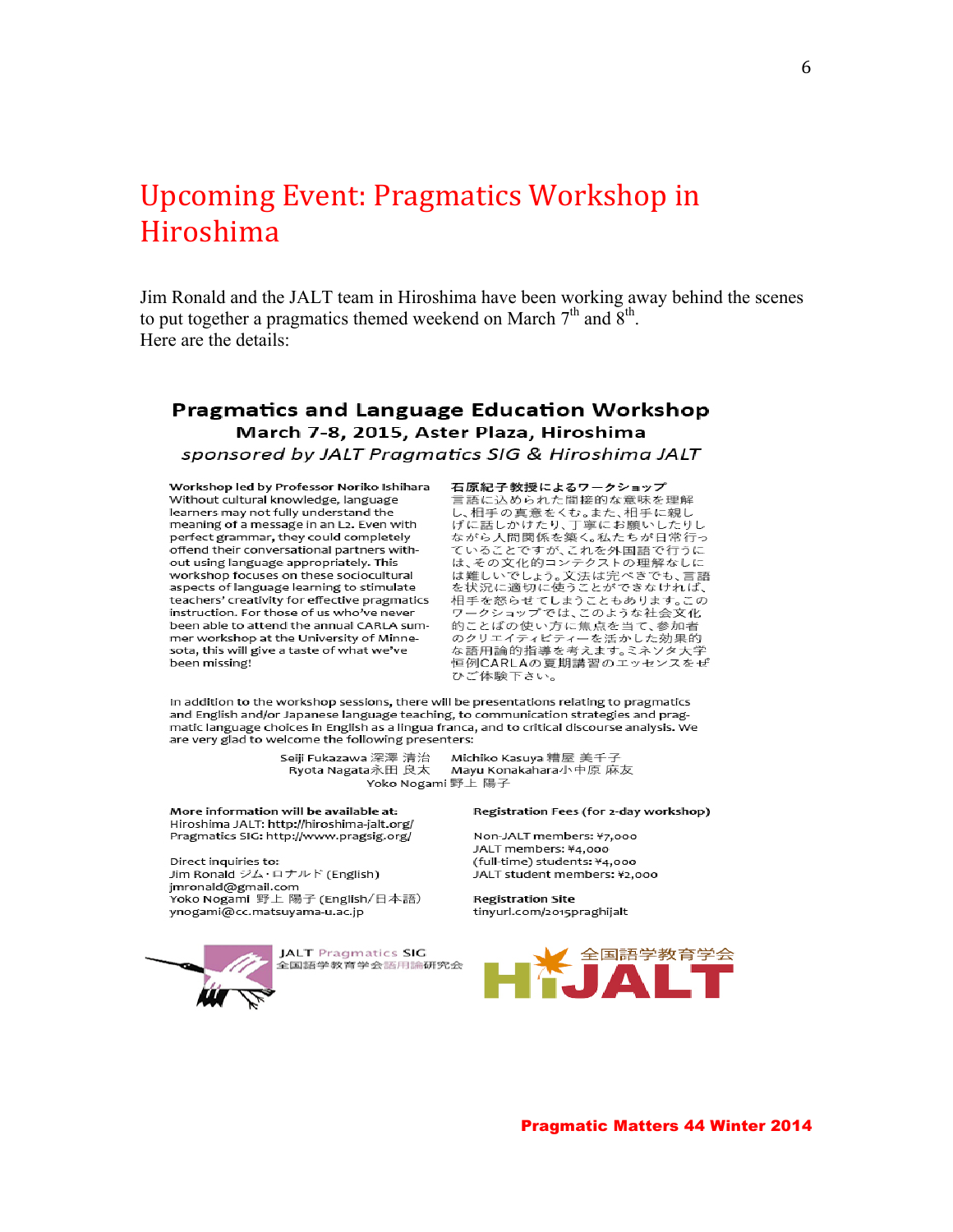Jim was also kind enough to send me the proposed schedule and the abstracts for the talks and workshops. All presentations and workshops will be in English except for the talk on day two by Professor Ryota Nagata. (Abstract in Japanese below.)

### **Schedule**

### **Day 1**

| $9:00 - 9:30$   | Registration                                                                                                                                                 |  |
|-----------------|--------------------------------------------------------------------------------------------------------------------------------------------------------------|--|
| $9:30 - 10:10$  | Introduction, welcome, orientation (led by Jim Ronald)                                                                                                       |  |
| $10:25 - 11:15$ | Choice of two talks (50 mins)<br>A: Developing Students' Critical Awareness of Language and Power<br>through Critical Discourse Analysis (by Michiko Kasuya) |  |
|                 | B: A Reconsideration of Communication Strategies from the<br>Perspective of English as a Lingua Franca (by Mayu Konakahara)                                  |  |
| $11:15 - 12:25$ | Lunch<br>$(70 \text{ mins})$                                                                                                                                 |  |
| $12:25 - 1:40$  | Workshop session 1: (All workshop sessions led by Noriko<br>Ishihara)<br>"Teacher, you should become thin": Teaching advice-giving (75)<br>mins)             |  |
| $1:55 - 2:55$   | Workshop session 2:<br>Knowing why: Pragmatic needs analysis (60 mins)                                                                                       |  |
| $2:55 - 3:20$   | Tea break                                                                                                                                                    |  |
| $3:20 - 4:35$   | Workshop session 3:<br>Focus on writing: Teaching written discourse (75 mins)                                                                                |  |
| $4:50 - 5:40$   | Plenary talk: Teaching and Researching Pragmatics of English as a<br>Lingua Franca (by Seiji Fukazawa) (50 mins)                                             |  |
| $6:00\sim$      | Dinner (@ Otis)                                                                                                                                              |  |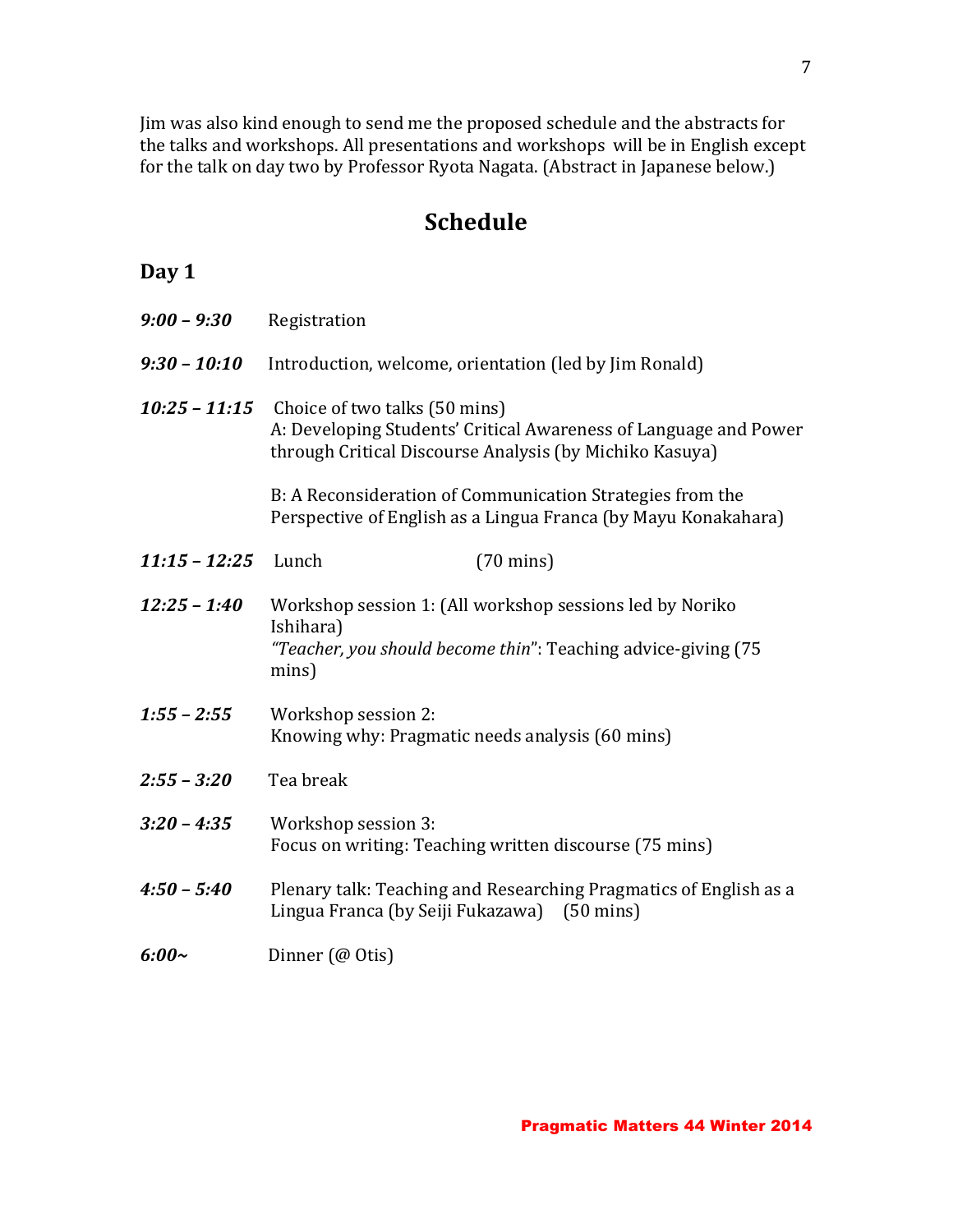#### **Day 2**

|                                   | $9:30 - 10:20$ Choice of two talks (50 mins)<br>A: 会話におけるフェイスバランス探求行動ー「ほめ」を例とし<br>てー (by 永田 良太)                                           |
|-----------------------------------|-------------------------------------------------------------------------------------------------------------------------------------------|
|                                   | B: Expression of identities and making your own pragmatic choices<br>in English as a lingua franca (by Yoko Nogami)                       |
| <b>10:20 - 10:50</b> Coffee break |                                                                                                                                           |
|                                   | <b>10:50 - 12:05</b> Workshop session 4:<br>Stories for children and adults: Teaching pragmatics through<br>narratives (75 mins)          |
| 12:05 - 1:15                      | Lunch (70 mins)                                                                                                                           |
|                                   |                                                                                                                                           |
| $1:15 - 2:30$                     | Workshop session 5:<br>Do you agree?: Assessing learner language (75 mins)                                                                |
| $2:30 - 3:00$                     | Tea break (30 mins)                                                                                                                       |
| $3:00 - 4:15$                     | Workshop session 6:<br>Assessing learners' pragmatic awareness, and/or<br>Making collaborative action plans: When, why, and how (75 mins) |

#### **Workshops and presentations: Abstracts and Bio details**

Noriko Ishihara, Ph.D. is associate professor of EFL/TESOL at Hosei University, Japan. She also leads professional development courses in L2 pragmatics at Kanda University of International Studies and the University of Minnesota. She has designed a web-based curriculum for learning L2 Japanese pragmatics and developed ESOL materials for Japanese learners. She is a co-author of Teaching and Learning Pragmatics: Where language and culture meet (2010, with Andrew D. Cohen) and the translating author of its revised version 多文化理解の語学教育 語 用論的指導への招待 (to be published March 15, 2015).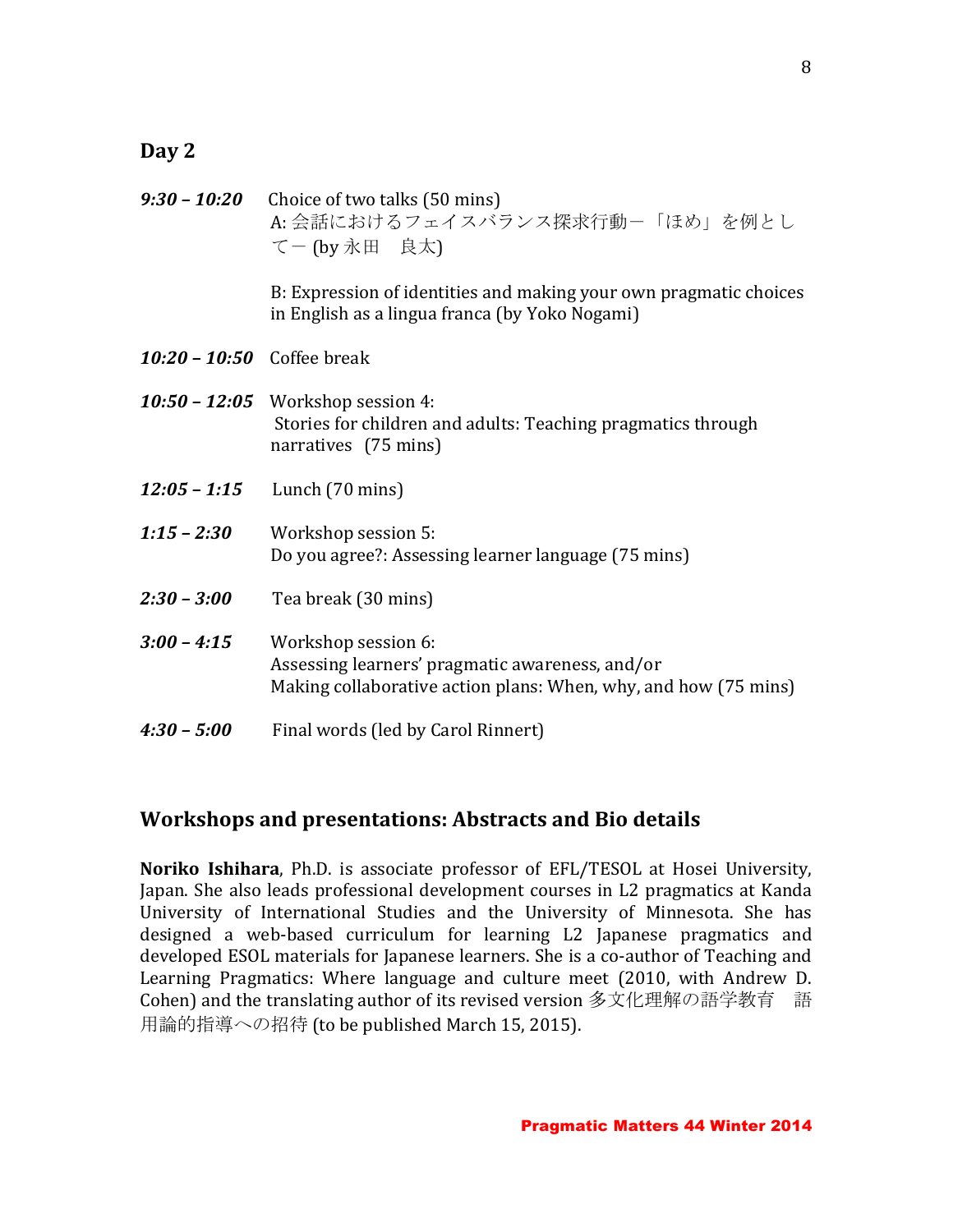#### **Michiko Kasuya**

University of Hyogo

Developing Students' Critical Awareness of Language and Power through Critical *Discourse Analysis*

Critical Discourse Analysis (CDA) is the analysis of linguistic and semiotic features of social processes and problems, aiming at social change. This presentation will consider how CDA can contribute to language education at university in Japan, and help teachers and learners reflect on the use of language in their society and culture, and pursue better use of language in order to reproduce their own society.

CDA emphasizes that language negotiates and exercises power, and constitutes common-sense beliefs that establish unbalanced power relations (Fairclough, 2001; 2003). By constructing, transforming and legitimizing power relationships in society, language has contributed to creating the social, political and economic issues in contemporary societies. Meanwhile, language education has a possibility to develop students' critical awareness of the connections between language and power. In Japanese universities, opportunities for teachers to foster such awareness appear to be limited, and foreign and second language and communication classrooms probably constitute one of the major and vital places where that is possible. 

This presentation illustrates what CDA is: its focus, aims and approach. It also introduces the examination of university students' actual analyses that attempted to decode expressions of power from news reports which they read critically in communication classrooms. It considers how CDA can be utilized to foster students' abilities and attitudes to analyze and decipher power produced by language.

Michiko Kasuya is an Associate Professor in the School of Human Science and Environment at the University of Hyogo. Her research interests include critical discourse analysis; media discourse; environmental, political and economic discourse; and the application of CDA to language education.

#### **Mayu Konakahara**

Waseda University

#### *A Reconsideration of Communication Strategies from the Perspective of English as a Lingua Franca*

This paper investigates communication strategies  $(CS)$  in English as a lingua franca (ELF) interactions, using a conversation analytic approach which was combined with perspectives from theories of communication (i.e., Brown & Levinson, 1987; Grice, 1975). It focuses on how ELF users from diverse lingua-cultural backgrounds manage face-threatening acts in interactions, namely competitive overlapping,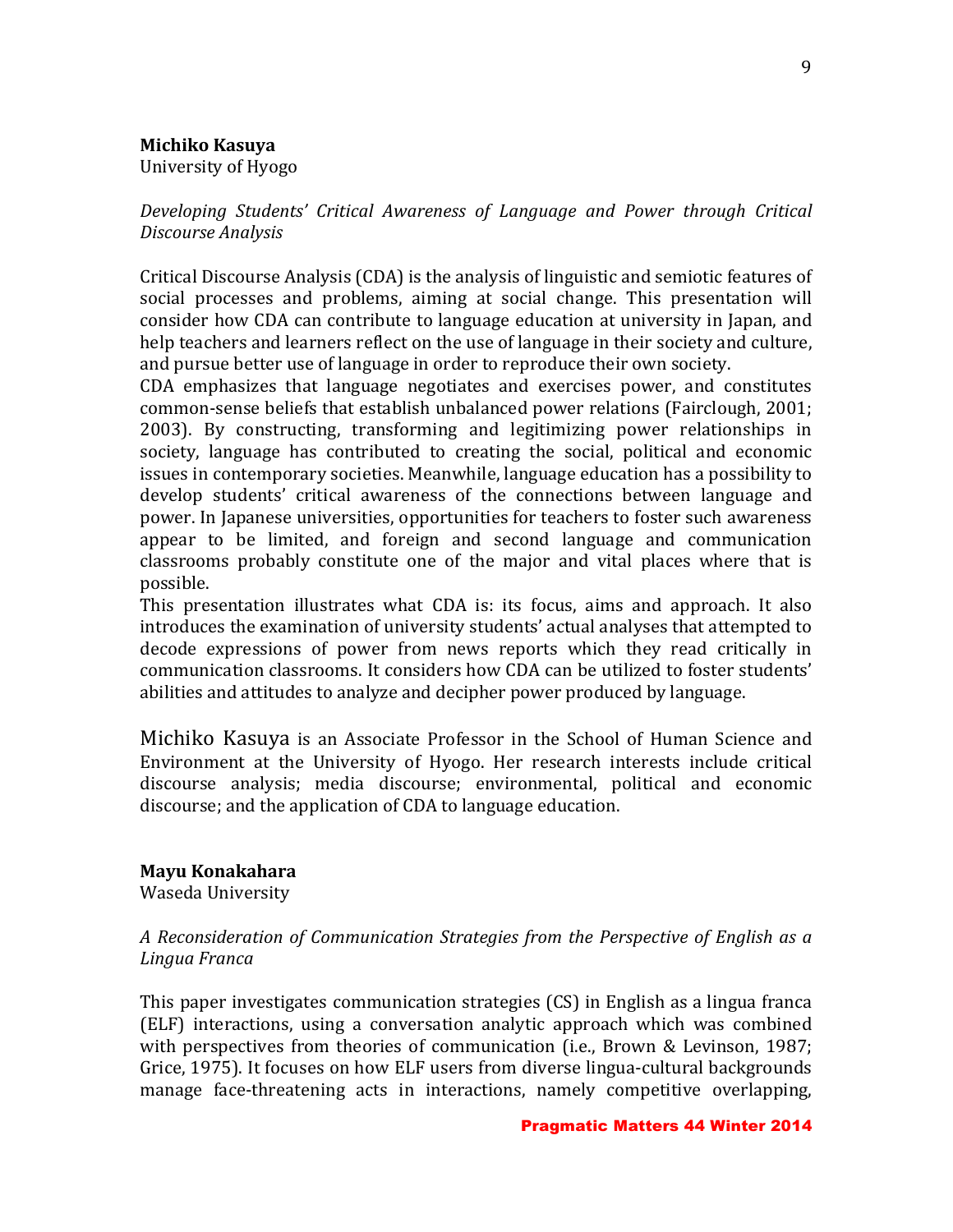disagreeing, and complaining about absent targets (i.e., third-party complaints), while communicating with friends on social occasions in British university settings. In the current era of globalization, the majority of English users are non-native speakers (Crystal, 2003), and more and more people communicate in English across the boundaries of nations and regions (Seidlhofer, 2011). This sociolinguistic reality of English questions the "appropriateness" of native-speaker norms as a benchmark for language teaching, testing and learning. There is an urgent need for reconsidering CS from an ELF perspective, and this underpins the motivation of this research. Ten recordings of casual conversation among international students were qualitatively analyzed in detail. The analysis has revealed that ELF users are capable of adjusting the use of various resources for negotiating stances at face-threatening moments in situ and, consequently, are successful in ensuring mutual understanding and developing interpersonal relationships. Finally, pedagogical implications of this research will be discussed.

Mayu Konakahara is currently a researcher at the Institute for Advanced Studies in Education, Waseda University. She has submitted her PhD thesis to the university and is teaching English in a few universities in the Tokyo area. She is also giving a lecture on English as a lingua franca (ELF). Her research interest lies in the investigation of discourse-pragmatic features in ELF interactions in order to consider communicative capability required for future ELF users.

#### **Seiji Fukazawa**

Hiroshima University

#### *Teaching and Researching Pragmatics of English as a Lingua Franca*

With growing opportunities for global communication, there are more and more chances of interaction in English between non-native speakers. In fact, a large proportion of communication in English that takes place in the world is between people whose native language is not English. In this world, can or should native speakers' pragmatic norms, such as typical British or American language use, be the standard to model after for teachers and learners of English? Further, how should speakers of other languages take into account their own pragmatic norms or accommodate to other's pragmatic norms when speaking in English? This presentation will seek to address some of these issues: first by showing some interesting differences in terms of directness by comparing the words of requests in English and Japanese in street signposts, and then through reporting a small crosscultural inquiry into EFL complaints strategies between Thai and Japanese learners.

Seiji Fukazawa is a Professor in the Graduate School of Education at Hiroshima University, specializing in Language and Culture Education. His research interests include second language acquisition, cross-cultural pragmatics, and classroom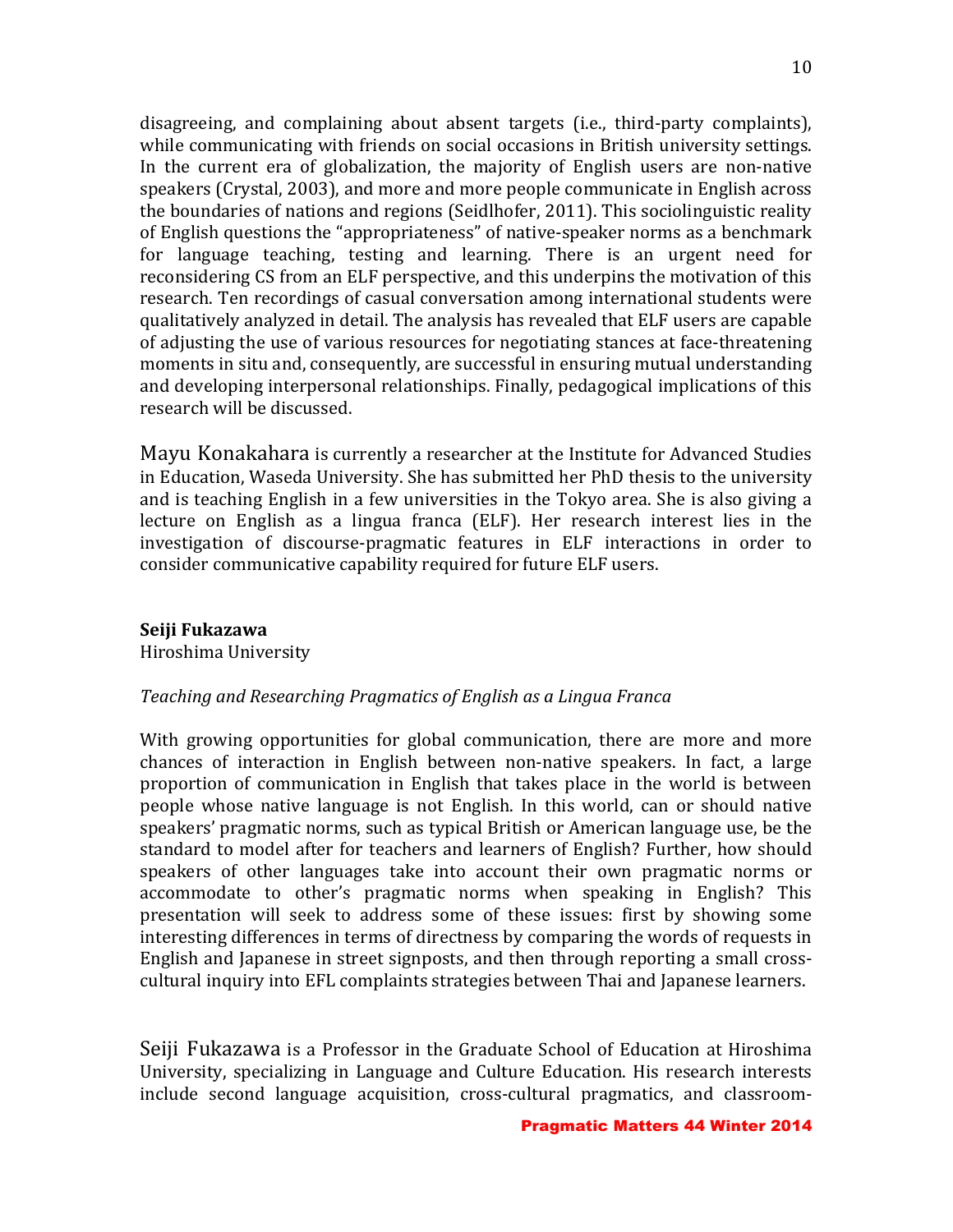based research, with recent research largely centred on the development of foreign language learners' pragmatic competence in study abroad and educational settings.

広島大学大学院教育学研究科・准教授 永田 良太

会話におけるフェイスバランス探求行動 -「ほめ」を例として-

「ほめ」は受け手のポジティブ・フェイスに関わり,受け手を快くさせる言語行 為である。そのような「ほめ」は,日常生活において人間関係を円滑にする役割 を果たしているが,日本語教育の現場では「先生は授業が上手ですね。」という 学習者からの「ほめ」に対する教師の戸惑いの声が聞かれることがある。また, 「日本語が上手ですね。」という母語話者からの「ほめ」に対する「いえ,まだ まだです。」という学習者の定型化した応答への違和感も指摘されており,日本 語学習者が談話の中で「ほめ」を適切に実現させることは容易ではない。 日本語の「ほめ」に関しては,表現形式,表現意図,対象などによって様々に分 類され,研究が行われてきた。そこでは,目上の能力に対する「ほめ」が母語話 者同士の会話ではほとんど見られないことや相手との関係に応じて様々な応答が 見られることが報告されている。さらに、「ほめ一応答」の連鎖の後には、依頼 ・要求表現や興味・関心を示す表現が見られることが指摘されている。このよう に,「ほめ」に関しては「ほめ」表現の分析にとどまらず,「応答」やその後の 展開へと分析対象が拡大されてきた。本講演では分析対象をさらに拡大し,「談 話」という枠組みの中で「ほめ」がどのように行われているかを明らかにする。 初対面の者同士の談話を分析すると,「ほめ」という言語行為を通して,会話の 参加者が相互のフェイスバランスを保とうとしていることに気付く。相手からほ められることによって自らのポジティブ・フェイスが一方的に満たされることに なるが,ほめられた側は相手をほめ返すことによって,そのように相互のフェイ スバランスが不均衡な状態を,その後の談話展開の中で解消しようとしている。 また,参加者自身のフェイスには直接関わらない事がらに対する「ほめ(第三者 ほめ)」が一つのトピック内で相互に行われることで,互いの価値観を承認する という相互行為が談話中では行われている。 従来,「ほめ」に関しては個別の「ほめ」表現およびそれを中心とする局所的な

分析が行われてきたが,「ほめ」は談話中の他の「ほめ」やトピック展開と密接 に関わっている。第二言語としての語学教育を考えた時,今後はこのような広い 視点で「ほめ」をはじめとした言語行為を捉えていく必要があることを本講演で は主張する。

広島大学大学院教育学研究科日本語教育学講座・准教授 永田 良太(ながた りょうた)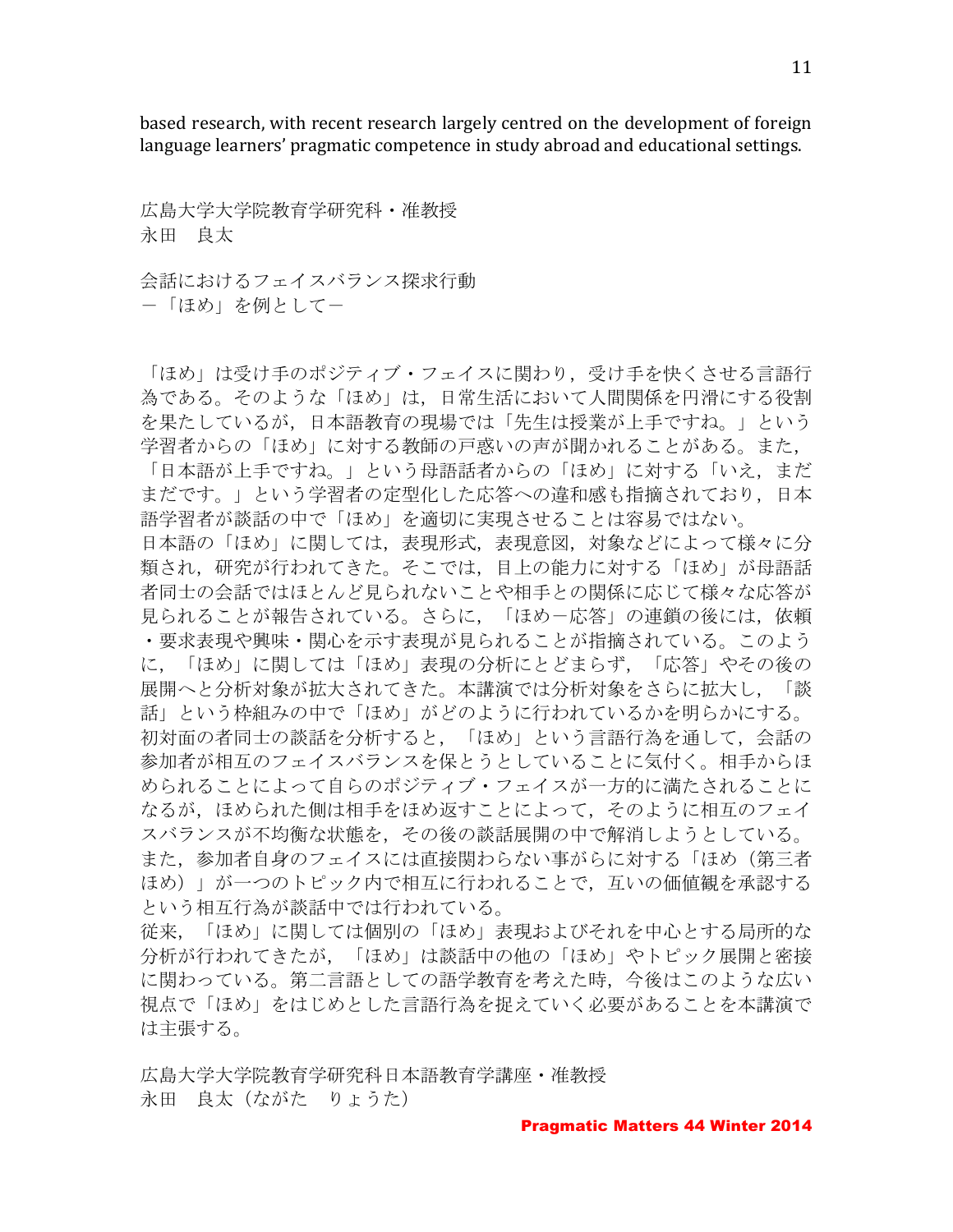2002 年に広島大学大学院教育学研究科で博士(教育学)を取得。その後,広島 大学大学院教育学研究科の助手,鳴門教育大学大学院学校教育学研究科の准教授 を経て、2012年から現職。専門は社会言語学·談話分析。

#### **Yoko Nogami**

Matsuyama University

#### *Expression of identities and making your own pragmatic choices in English as a lingua franca*

The talk will start with introducing a link between English as a lingua franca (ELF), pragmatics, and speakers' identities. Based on empirical research, the presenter will show how ELF speakers' expression of identity is reflected upon their choices of pragmatic uses in ELF. ELF research counters the monocentric view of English based on norms of native English speakers (NES), and supports usages by any English language users, including their local and global sociolinguistic repertories, depending on their needs. Such a pluricentric approach to the teaching and usage of English can facilitate learners and any speakers of English to contemplate their own varieties of English to use in a sociopragmatic and pragmalinguistic reality. Also, this is where language use and expression of identity come to be associated.

In the latter part, the presenter will share an idea for a classroom activity that seeks to raise students' awareness on the issues of identity and sociopragmatic reality in ELF by examining their own pragmatic choices in intercultural communication. With this activity, students will be able to appreciate the possibility of diverging from NES norms and of creating their own varieties of English use, as well as to learn some pragmalinguistic expressions that match the intended meanings.

Yoko Nogami obtained a PhD in Applied Linguistics from the University of E, U.K. in 2011, and is currently a lecturer at Matsuyama University. Her primary interest is in the issues of L2 user identities and English as a lingua franca, along with pragmatics in intercultural communication.